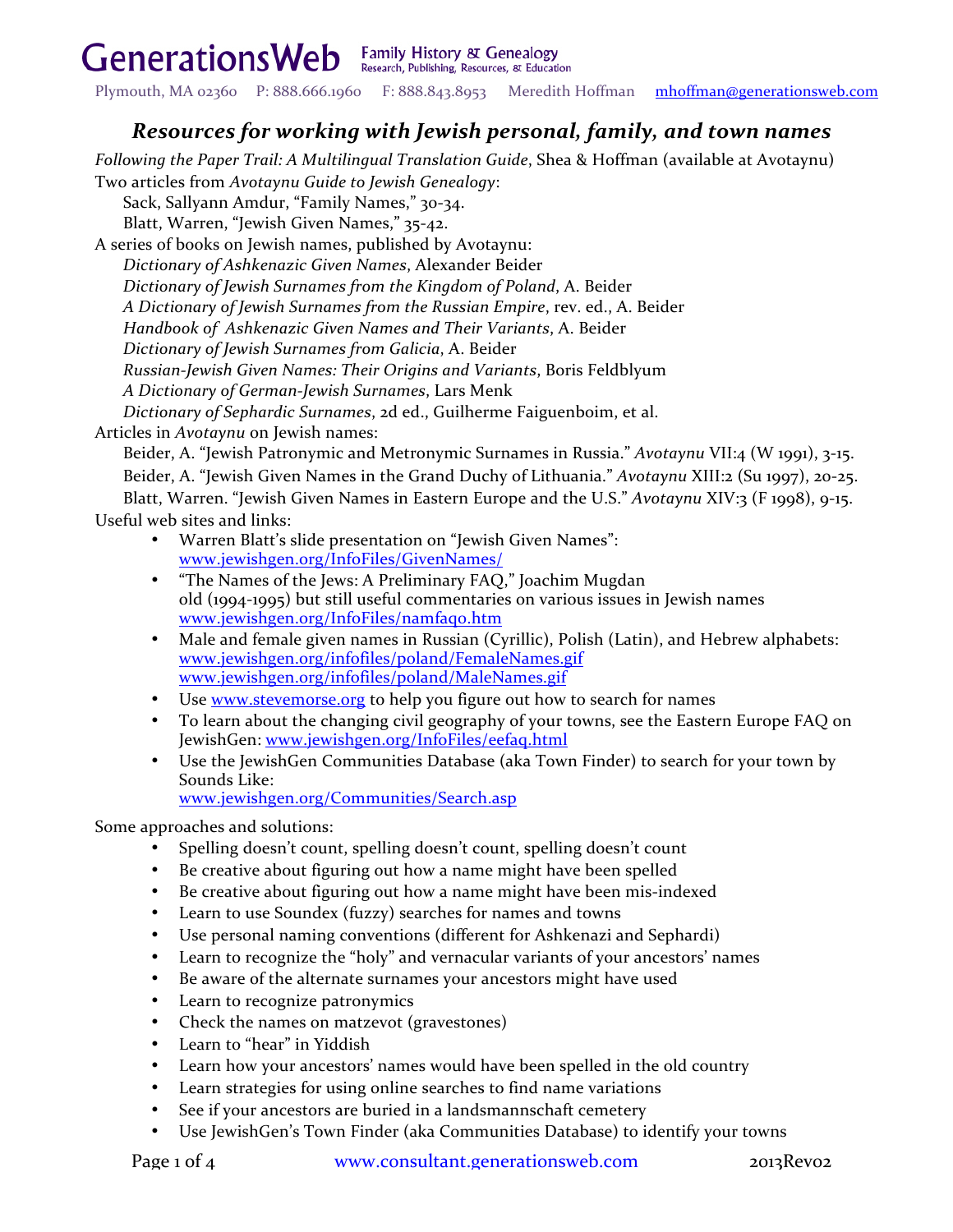Plymouth, MA 02360 P: 888.666.1960 F: 888.843.8953 Meredith Hoffman mhoffman@generationsweb.com

## **The Jewish Given Names Databases:**

"The Given Names Databases (GNDBs)," www.jewishgen.org/databases/GivenNames/ Read the page on How to Search: www.jewishgen.org/databases/GivenNames/howto.htm The main search engine: www.jewishgen.org/databases/GivenNames/search.htm You can search one direction or the other at a time:

Searching for Leib from Poland:

(Search)

| <b>1. EUROPEAN-TO-FOREIGN SEARCH</b> |
|--------------------------------------|
| Poland                               |
| lejb                                 |
| Hebrew+Yiddish+EuroSecular           |
| Global (Plain) text                  |
| <b>United States</b>                 |
|                                      |

| Legal/Hebrew: Aryey Leyb\Leyba\LEO\LEON Gender: M Legal Origin: Calque < LEIB//'NEW' names<br>Click here for more details                                                                                                                                                                                         |  |  |  |  |
|-------------------------------------------------------------------------------------------------------------------------------------------------------------------------------------------------------------------------------------------------------------------------------------------------------------------|--|--|--|--|
| Yiddish: Arye / / LEO / LEON / Leyb / Leybe                                                                                                                                                                                                                                                                       |  |  |  |  |
| Yiddish Origin: < Yiddish/German 'lion'                                                                                                                                                                                                                                                                           |  |  |  |  |
| Yiddish Nickname: // Levek/Levik/Levin/Levke/Levko/Leybl/Leybela/Leybele/Leybish/Leybka/Leybke/Leybo/Leybush/Liba/Libe/<br>Lebele / Liva                                                                                                                                                                          |  |  |  |  |
| Local Secular: Arja / Arij / / Laib / Lajb / Lajba / Lejba / Lew                                                                                                                                                                                                                                                  |  |  |  |  |
| US Name: / / Louis                                                                                                                                                                                                                                                                                                |  |  |  |  |
| Legal/Hebrew: Elyaqum Leyb\Leyba\Leybln\Lebln\Lebn Gender: M Legal Origin: Talmud: Avoda Zara 58a<br>Click here for more details                                                                                                                                                                                  |  |  |  |  |
| Yiddish: Alyokum / Elyokum / Elyukum / / Leyb / Leybe                                                                                                                                                                                                                                                             |  |  |  |  |
| Yiddish Nickname: Kume / Lyokum / Yakum / / Lebn / Lebln / Levek / Leybele / Leybln                                                                                                                                                                                                                               |  |  |  |  |
| Local Secular: Alokum / Eljakum / / Laib / Lew                                                                                                                                                                                                                                                                    |  |  |  |  |
| US Name: / / Louis                                                                                                                                                                                                                                                                                                |  |  |  |  |
| Legal/Hebrew: Leyb Gender: M Legal Origin: < Yiddish 'lion'<br>Click here for more details                                                                                                                                                                                                                        |  |  |  |  |
| Yiddish: Layb / Leyb / Leyba / Leybe                                                                                                                                                                                                                                                                              |  |  |  |  |
| Yiddish Origin: < Yiddish 'lion'                                                                                                                                                                                                                                                                                  |  |  |  |  |
| Viddish Nickname: Laybke / Laybl / Laybus / Laybush / Lebl / Leblin / Lebln / Lebush / Lefke / LEIBer / Levek / Levik / Levke / Levko / Leybele /<br>Leybish / Leybka / Leybke / Leybko / Leybl / Leyblin / Leybtshe / Leybtshik / Leybus / Leybush / Leyby / Leyp / Leyshe / Leyshke / Leyve / Lyove /<br>Lyovke |  |  |  |  |
| Local Secular: Laib / Laiba / Lajb / Lajba / Laywa / Lejb / Lejba / Lejbe / Lejby / Lew / Lijba                                                                                                                                                                                                                   |  |  |  |  |
| US Name: Leo / Louis                                                                                                                                                                                                                                                                                              |  |  |  |  |

Displaying matches 1 through 5 of 10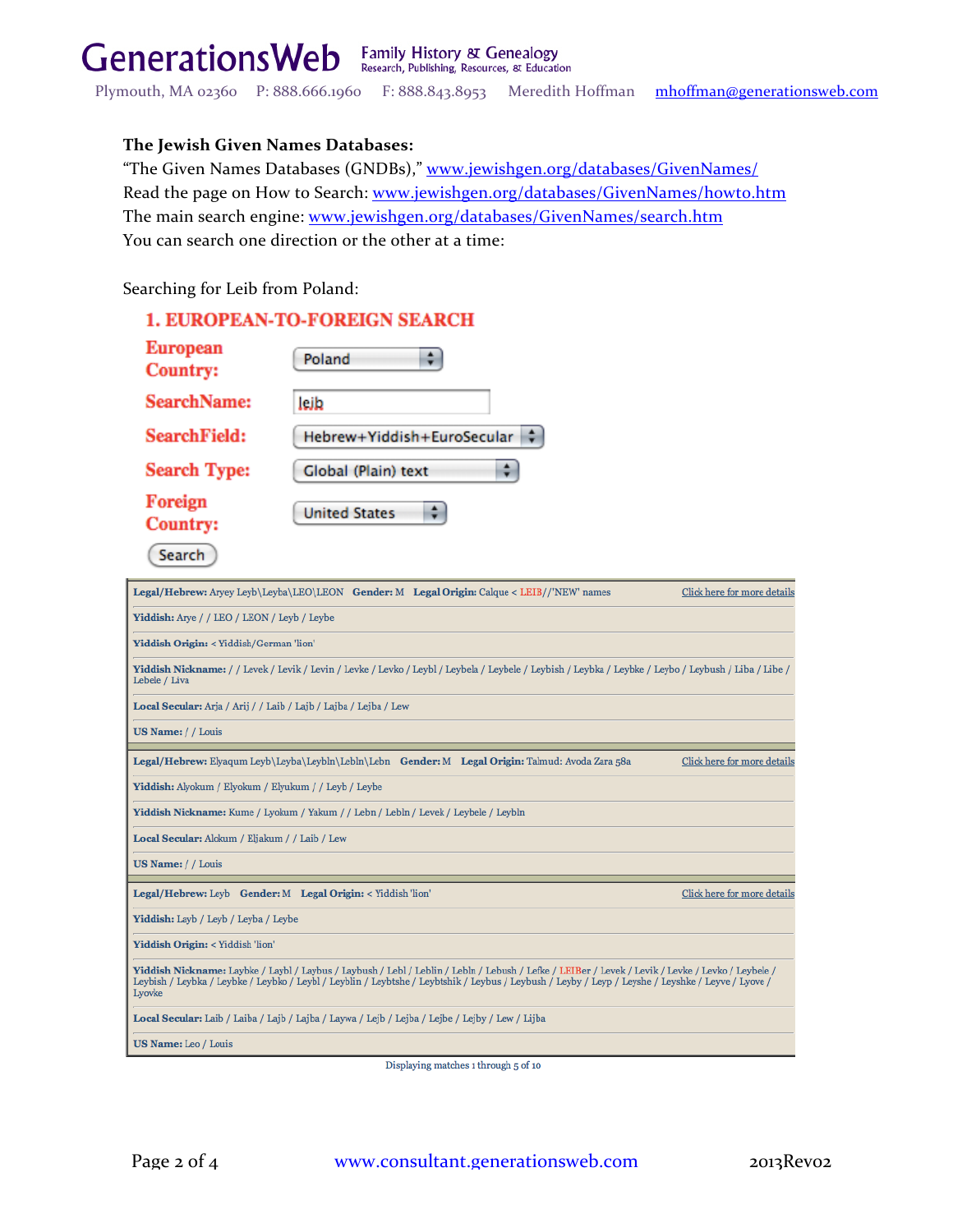Searching for Louis in US for possible names in Poland:

# 2. FOREIGN-TO-EUROPEAN SEARCH

| <b>Foreign Country:</b>            | <b>United States</b> |
|------------------------------------|----------------------|
| <b>SearchName:</b>                 | louis                |
| <b>Search Type:</b>                | Global (Plain) text  |
| <b>European</b><br><b>Country:</b> | Poland               |
| Search                             |                      |

| <b>Searching for Text LOUIS</b><br>Number of hits: 25<br>Run on Saturday 9 April 2011 at 02:14:02                                                                     |                             |  |
|-----------------------------------------------------------------------------------------------------------------------------------------------------------------------|-----------------------------|--|
| Legal/Hebrew: Arie Gender: M Legal Origin: Hebrew calque < Lejb                                                                                                       | Click here for more details |  |
| Yiddish: Arie / Ariya                                                                                                                                                 |                             |  |
| Yiddish Nickname: Ari / Lejb / Lew / Lewe                                                                                                                             |                             |  |
| Local Secular: Arie / Arij                                                                                                                                            |                             |  |
| US Name: Alfred / Arthur / Harry / LOUIS / Leo                                                                                                                        |                             |  |
| Legal/Hebrew: Arie Leyb\LEO\LEON Gender: M Legal Origin: Hebrew calque < Lejb//'NEW' names                                                                            | Click here for more details |  |
| Yiddish: Arie / Ariya / / LEO / LEON / Leyb / Leybe                                                                                                                   |                             |  |
| Yiddish Nickname: / / Levek / Lew / Lewe / Leybele / Leybus                                                                                                           |                             |  |
| Local Secular: Arie / Arij / / Lajb / Lajba / Lejb / Lejba / Lejbisz / Lew                                                                                            |                             |  |
| US Name: Alfred / Arthur / Harry / LOUIS / Leo                                                                                                                        |                             |  |
| Legal/Hebrew: Aryey Leyb\Leyba\LEO\LEON Gender: M Legal Origin: Calque < Leib//'NEW' names                                                                            | Click here for more details |  |
| Yiddish: Arye / / LEO / LEON / Leyb / Leybe                                                                                                                           |                             |  |
| Yiddish Origin: < Yiddish/German 'lion'                                                                                                                               |                             |  |
| Viddish Nickname: // Levek / Levik / Levin / Levke / Levko / Leybl / Leybela / Leybele / Leybish / Leybka / Leybke / Leybo / Leybush / Liba / Libe /<br>Lebele / Liva |                             |  |
| Local Secular: Arja / Arij / / Laib / Lajb / Lajba / Lejba / Lew                                                                                                      |                             |  |
| US Name: / / LOUIS                                                                                                                                                    |                             |  |